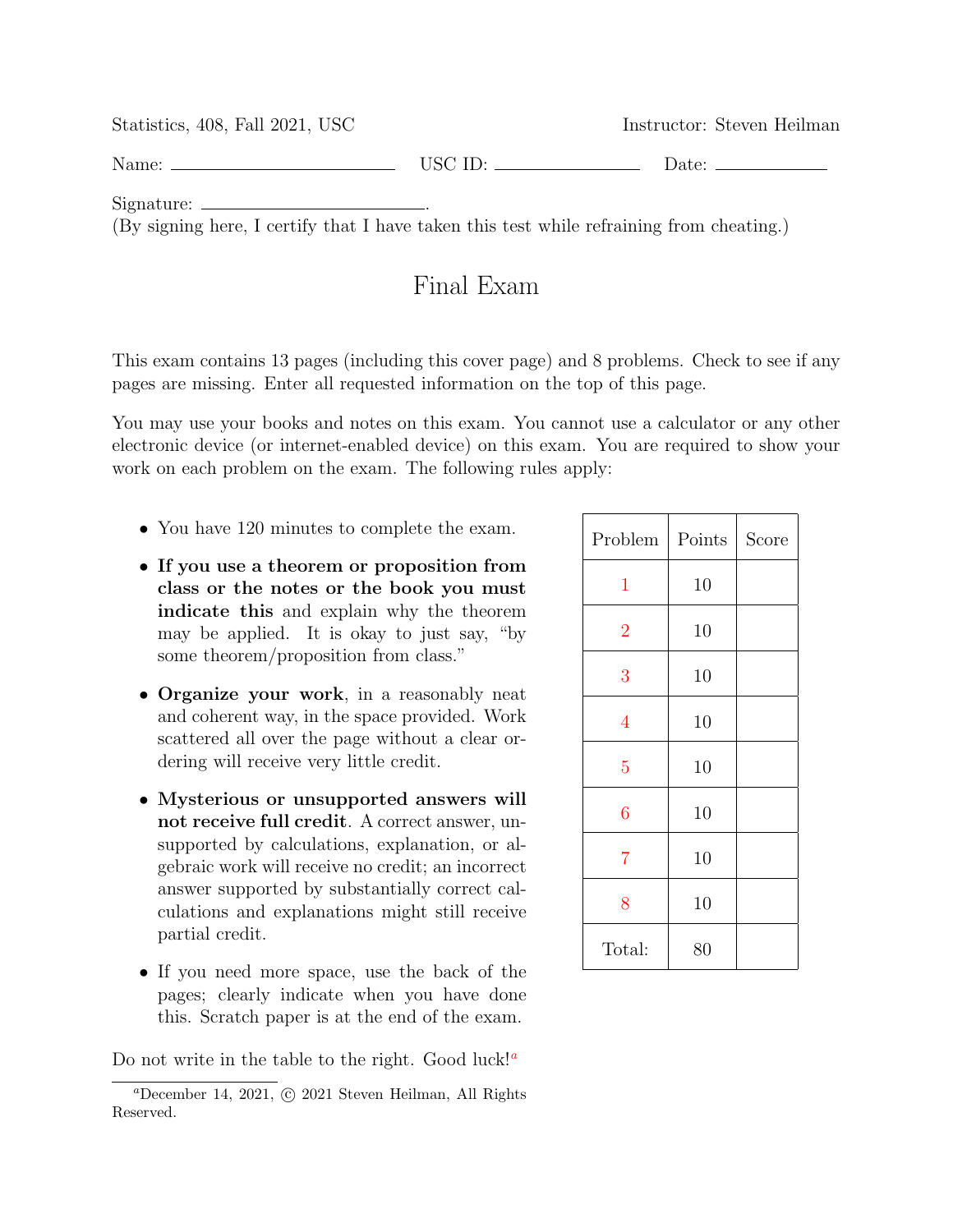## Reference sheet

Below are some definitions that may be relevant.

Let  $\{f_\theta: \theta \in \Theta\}$  be a family of multivariable probability density functions (PDFs) or probability mass functions (PMFs). Suppose  $X = (X_1, \ldots, X_n)$  is a random sample of size n, so that X has distribution  $f_{\theta}$  (i.e.  $f_{\theta}$  is the joint distribution of  $X_1, \ldots, X_n$ ). Let  $t: \mathbb{R}^n \to \mathbb{R}^k$ , so that  $Y := t(X_1, \ldots, X_n)$  is a statistic.

We say that Y is a **sufficient statistic** for  $\theta$  if, for every  $y \in \mathbb{R}^k$  and for every  $\theta \in \Theta$ , the conditional distribution of  $(X_1, \ldots, X_n)$  given  $Y = y$  (with respect to probabilities given by  $f_{\theta}$ ) does not depend on  $\theta$ .

Let  $q: \Theta \to \mathbf{R}$ . Let  $t: \mathbf{R}^n \to \mathbf{R}$  and let Y be an unbiased estimator for  $q(\theta)$ . We say that Y is uniformly minimum variance unbiased (UMVU) for  $g(\theta)$  if, for any other unbiased estimator Z for  $g(\theta)$ , we have

$$
\text{Var}_{\theta}(Y) \leq \text{Var}_{\theta}(Z), \qquad \forall \, \theta \in \Theta.
$$

Let  $X, Y, Z \colon \Omega \to \mathbf{R}$  be discrete or continuous random variables. Let A be the range of Y. Define  $h: A \to \mathbf{R}$  by  $h(y) := \mathbf{E}(X|Y = y)$ , for any  $y \in A$ . We then define the **conditional** expectation of X given Y, denoted  $E(X|Y)$ , to be the random variable  $h(Y)$ .

Assume  $\Theta \subseteq \mathbf{R}$ . Define the **Fisher information** of X to be

$$
I(\theta) = I_X(\theta) := \mathbf{E}_{\theta}(\frac{d}{d\theta}\log f_{\theta}(X))^2, \qquad \forall \theta \in \Theta,
$$

if this quantity exists and is finite.

A maximum likelihood estimator (MLE) is a statistic  $Y = Y_n$  taking values in  $\Theta$  satisfying

$$
f_Y(X) \ge f_\theta(X), \qquad \forall \, \theta \in \Theta.
$$

Suppose  $\Theta_0 \subseteq \Theta$  and  $\Theta_1 = \Theta_0^c$ . The **power** of a hypothesis test with rejection region  $C \subseteq \mathbb{R}^n$ is defined to be

$$
\beta(\theta) := \mathbf{P}_{\theta}(X \in C), \qquad \forall \theta \in \Theta.
$$

The significance level of a hypothesis test is defined to be

$$
\alpha := \sup_{\theta \in \Theta_0} \beta(\theta).
$$

Here sup denotes the supremum, i.e. the least upper bound (the upper bound with the smallest value). The **p-value** of a (family of) hypothesis tests with rejection regions  $C =$  $\{x \in \mathbf{R}^n : t(x) \geq c\}$  is the statistic  $p(X)$  where

$$
p(x) := \sup_{\theta \in \Theta_0} \mathbf{P}_{\theta}(t(X) \ge t(x)), \qquad \forall x \in \mathbf{R}^n
$$

Here  $t: \mathbf{R}^n \to \mathbf{R}$ .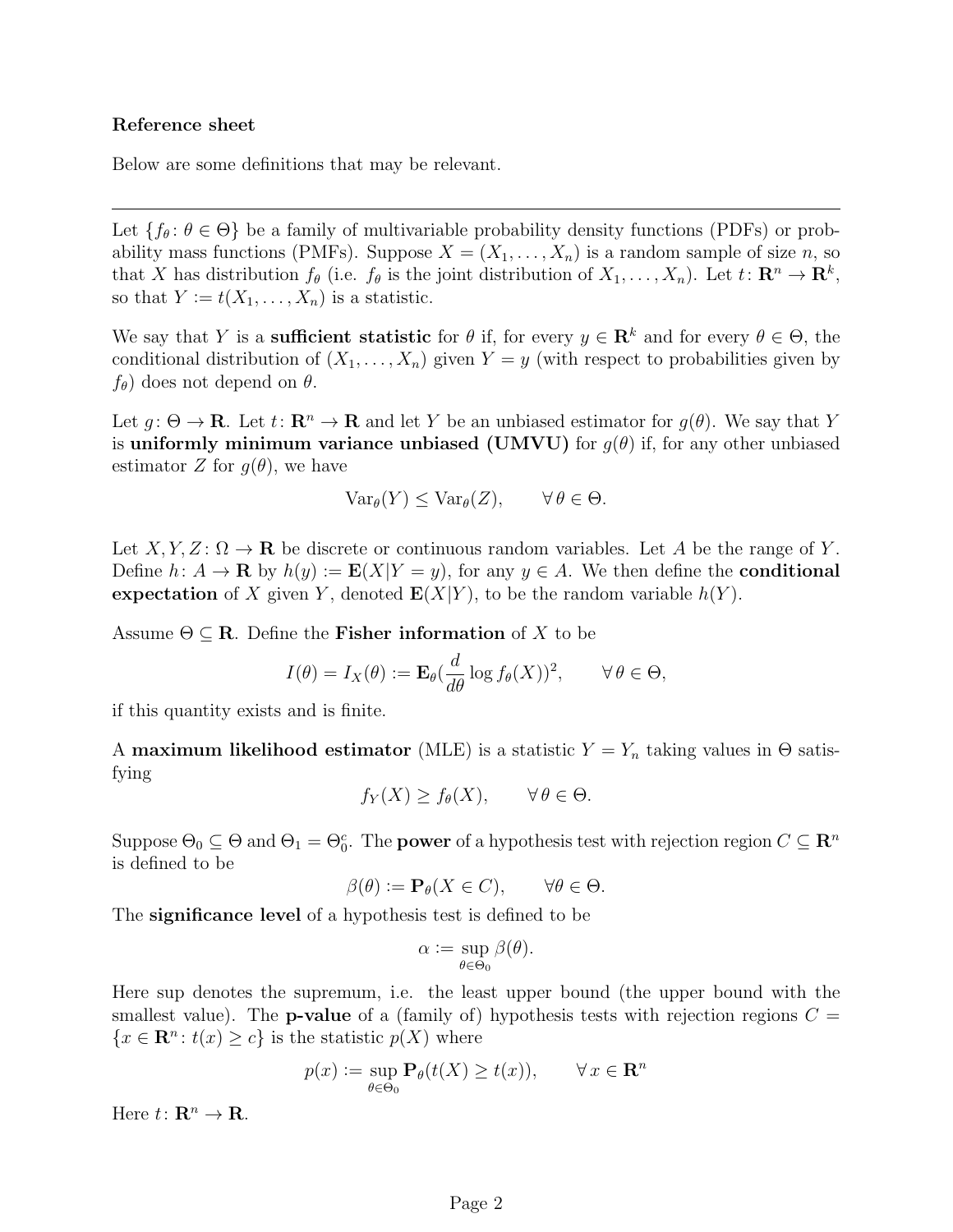- <span id="page-2-0"></span>1. Label the following statements as TRUE or FALSE. If the statement is true, explain your reasoning. If the statement is false, provide a counterexample and explain your reasoning.
	- (a) (2 points) The negation of the statement "There exists an integer j such that  $j^2 - j < 3$ " is: "For every integer j, we have  $j^2 - j \geq 3$ ." TRUE FALSE (circle one)

(b) (2 points) Let **P** be the uniform probability law on [0, 1]. Let  $x_1, x_2, \ldots \in [0, 1]$  be a countable set of distinct points. Then

$$
\mathbf{P}\left(\cup_{n=1}^{\infty}\{x_n\}\right)=0.
$$

TRUE FALSE (circle one)

(c) (2 points) Let  $X_1, \ldots, X_n$  be i.i.d random variables drawn from a family of probability density functions  $\{f_\theta: \theta \in \mathbf{R}\}\$  where  $f_\theta: \mathbf{R} \to [0, \infty)$  for all  $\theta \in \mathbf{R}$ . Then there must exist some integer  $k \geq 1$ ,  $\exists$  some function  $t: \mathbb{R}^n \to \mathbb{R}^k$  and there exists some statistic  $Y = t(X_1, \ldots, X_n)$  such that Y is a sufficient statistic for  $\theta$ . TRUE FALSE (circle one)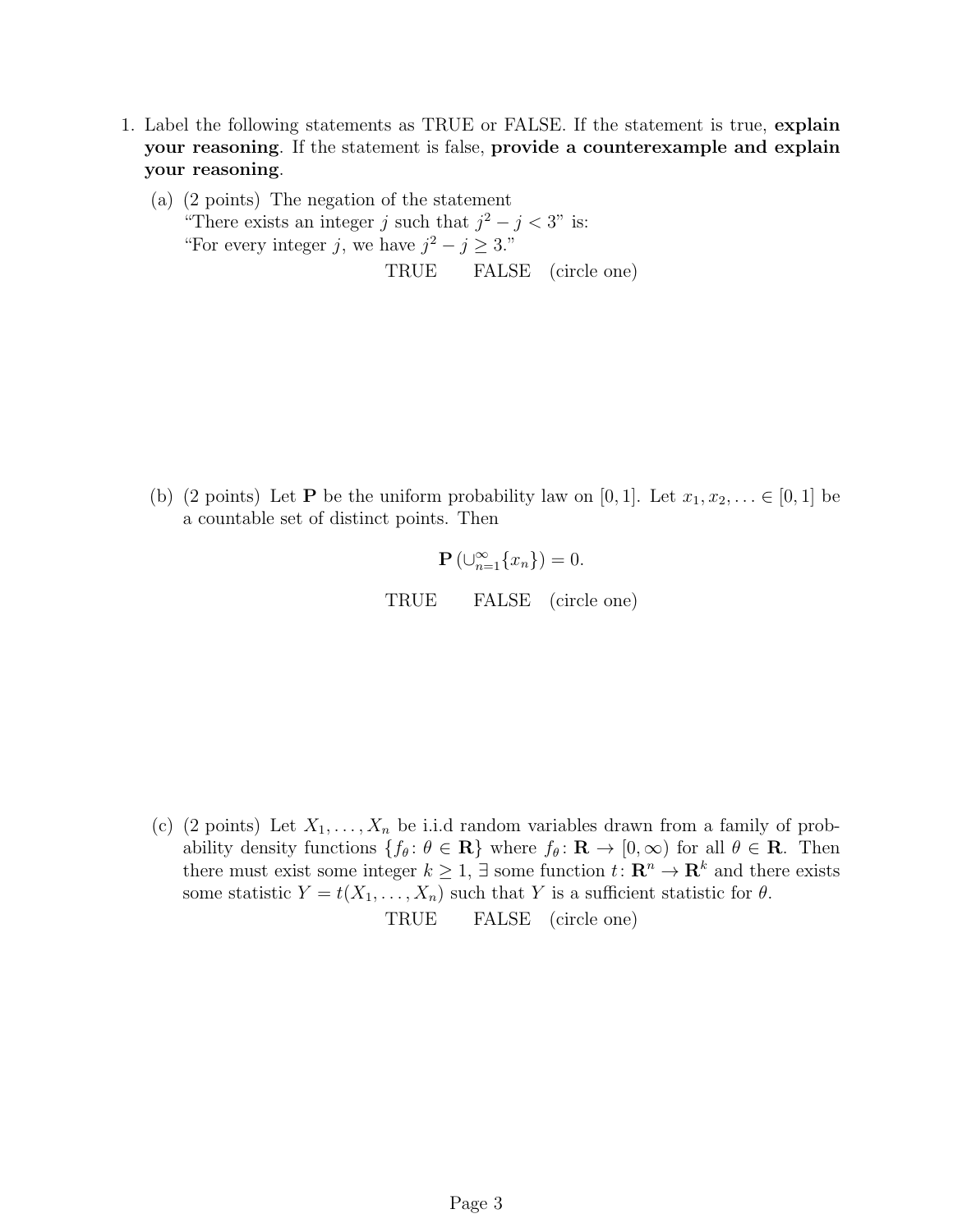(d) (2 points) Suppose  $t(X)$  defined in the definition of p-value is a continuous random variable. Then the  $p$ -value satisfies

> $\mathbf{P}_{\theta}(p(X) \leq c) \leq c, \quad \forall c \in (0,1), \quad \forall \theta \in \Theta.$ TRUE FALSE (circle one)

(e) (2 points) Let  $X_1, \ldots, X_n$  be positive random variables. Then Pearson's chi-squared statistic  $\overline{ }$  $\sqrt{2}$ 

$$
S := \sum_{j=1}^{n} \frac{\left(X_j - \mathbf{E}X_j\right)^2}{\mathbf{E}X_j}
$$

has a chi-squared distribution.

TRUE FALSE (circle one)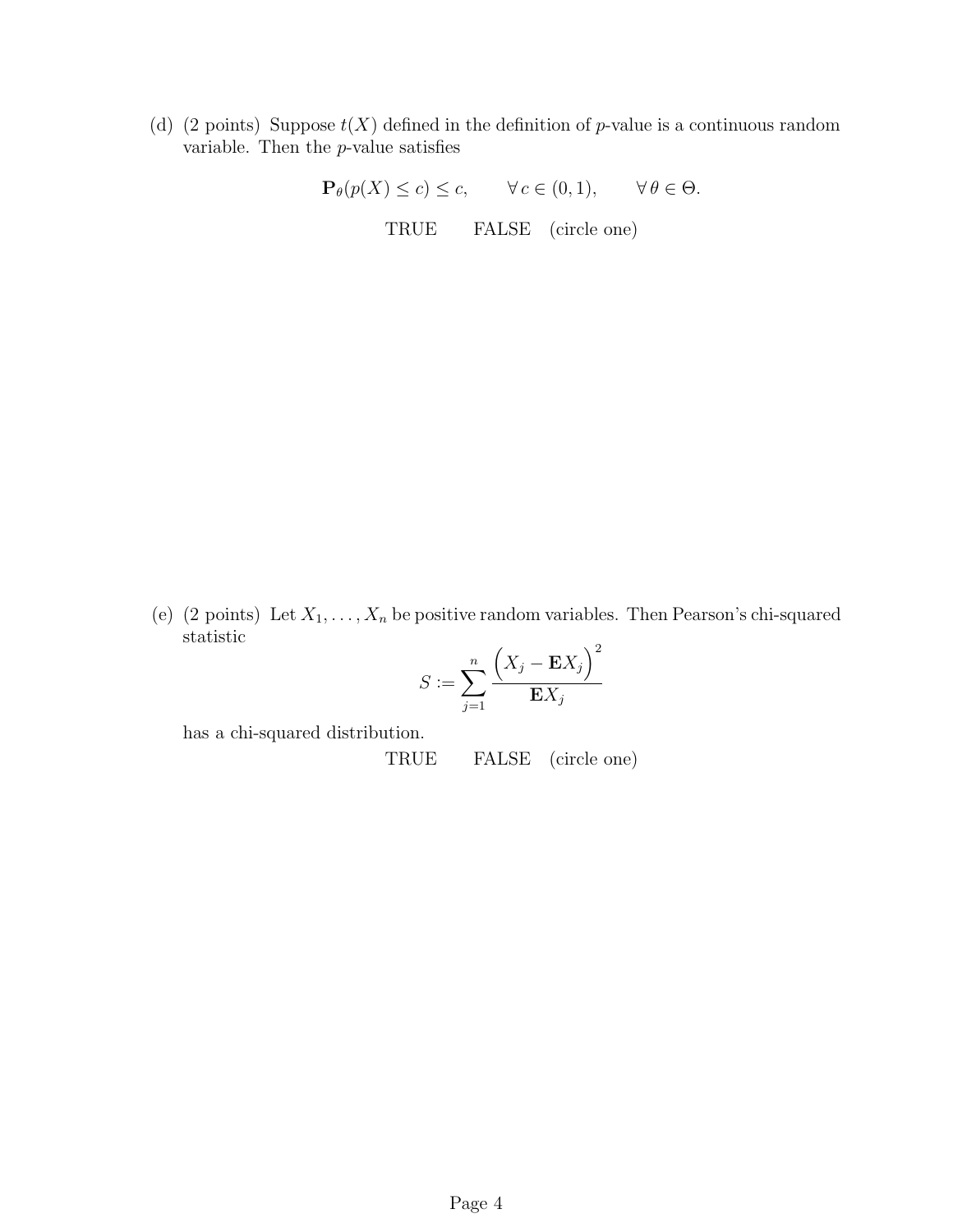- <span id="page-4-0"></span>2. (10 points) Let  $X_1, \ldots, X_n$  be a random sample of size n from a Poisson distribution with unknown parameter  $\lambda > 0$ . (So,  $P(X_1 = k) = e^{-\lambda} \lambda^k / k!$  for all integers  $k \ge 0$ .)
	- $\bullet\,$  Find an MLE for  $\lambda.\,$  As usual, justify your answer.
	- Is the MLE you found unique? That is, could there be more than one MLE for this problem? Justify your answer.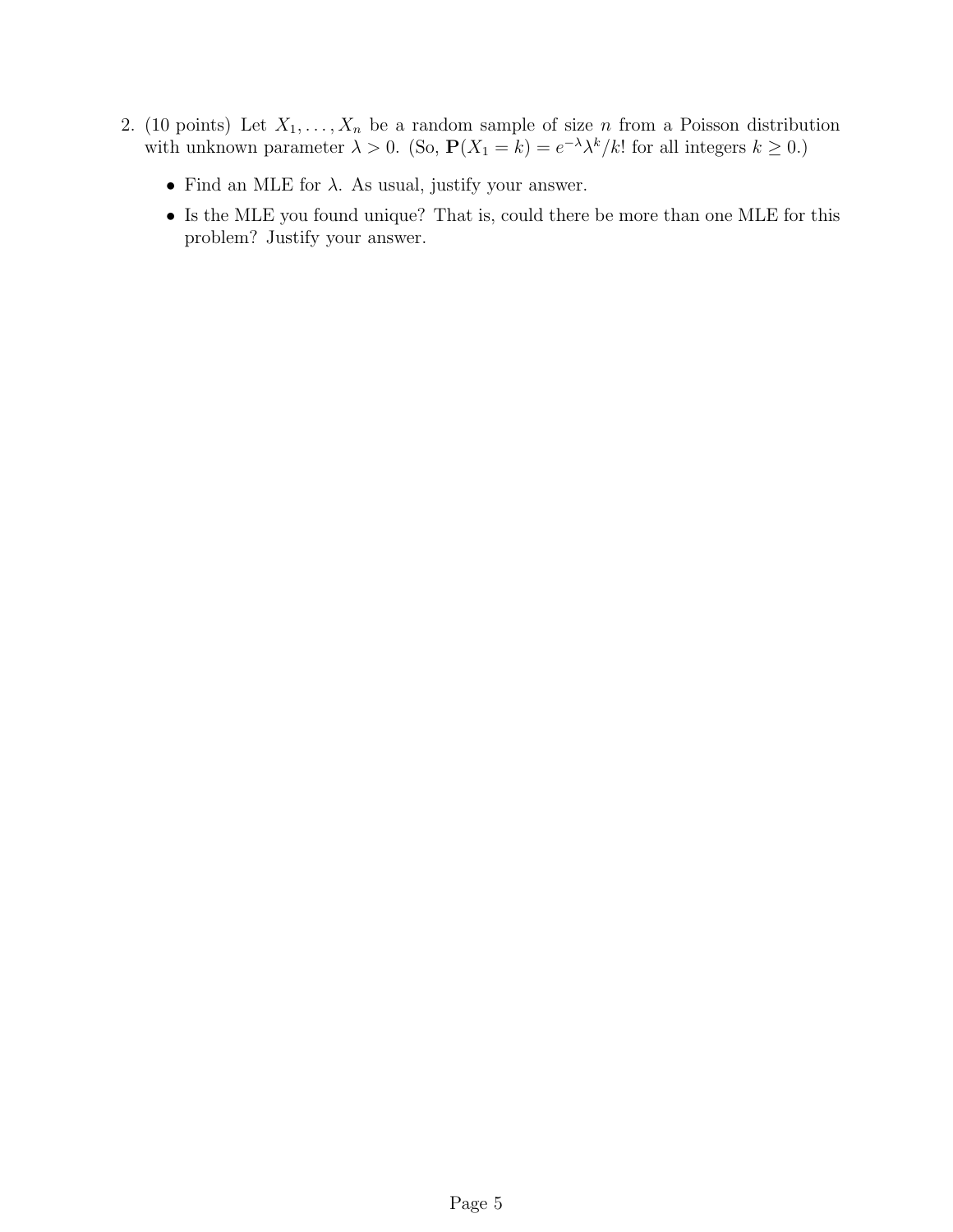<span id="page-5-0"></span>3. (10 points) Let  $X_1, \ldots, X_n$  be a random sample of size n from the uniform distribution on  $[\theta - 1/2, \theta + 1/2]$  where  $\theta \in \mathbb{R}$  is unknown. Show that

$$
(X_{(1)}, X_{(n)})
$$

is a sufficient statistic for  $\theta$ .

(Here  $X_{(1)} = \min_{1 \le i \le n} X_i$  and  $X_{(n)} = \max_{1 \le i \le n} X_i$ .)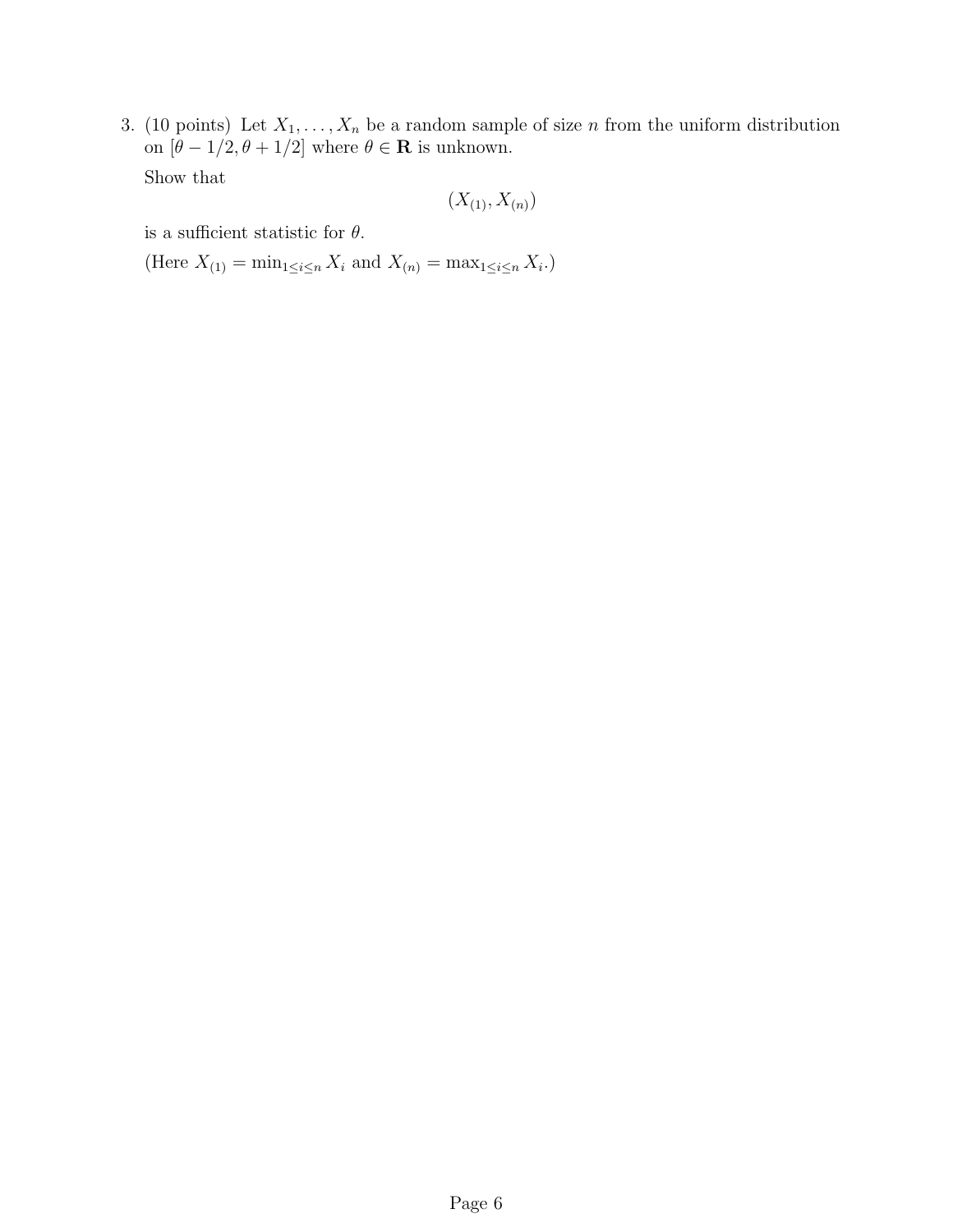<span id="page-6-0"></span>4. (10 points) Suppose X is a binomial distributed random variable with parameters 2 and  $\theta \in \{1/2, 3/4\}$ . (So, X has the distribution of the number of heads that appears from flipping a coin twice, where  $\theta$  is the probability that a heads appears in a single coin flip.)

We want to test the hypothesis  $H_0$  that  $\theta = 1/2$  versus the hypothesis  $H_1$  that  $\theta = 3/4$ .

- Explicitly describe the rejection region  $C$  of the UMP (uniformly most powerful) test among all hypothesis tests with significance level at most 1/4.
- Explicitly describe the rejection region  $C$  of the UMP (uniformly most powerful) test among all hypothesis tests with significance level at most 3/4.
- Suppose we observe that  $X = 2$ . Report a p-value for this observation, for the UMP tests you found.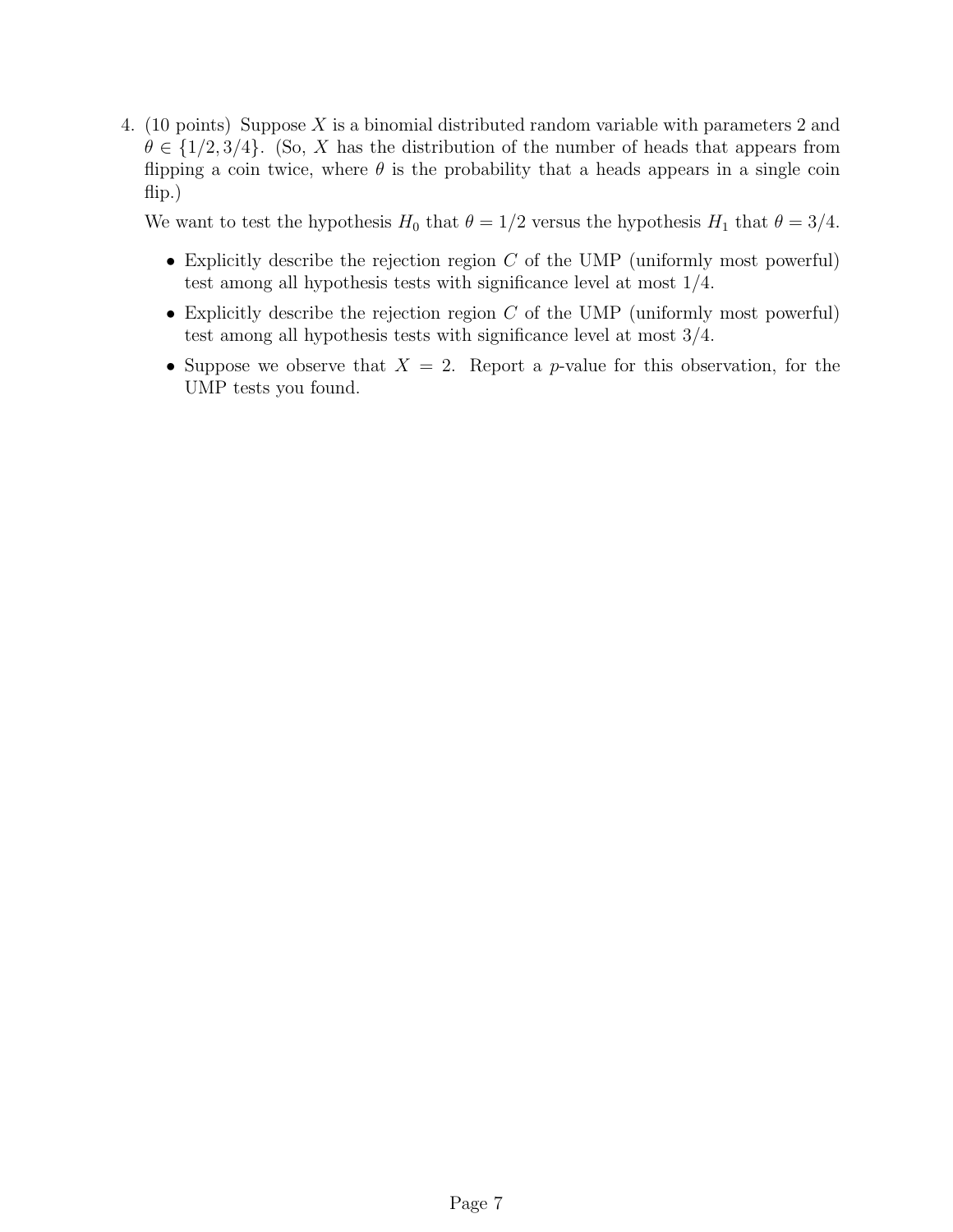<span id="page-7-0"></span>5. (10 points) Let  $X_1, \ldots, X_n$  be a random sample of size n from a Poisson distribution with unknown parameter  $\lambda > 0$ . (So,  $P(X_1 = k) = e^{-\lambda} \lambda^k / k!$  for all integers  $k \ge 0$ .) Let Y be the estimator  $Y = 1_{\{X_1 = 0\}}$ .

(That is,  $Y = 1$  when  $X_1 = 0$ , and otherwise  $Y = 0$ .)

- Explicitly compute  $W_n := \mathbf{E}_{\lambda}(Y | \sum_{i=1}^n X_i)$ .
- State an inequality comparing  $\text{Var}_{\lambda}(Y)$  and  $\text{Var}_{\lambda}(W_n)$ . (Hint: you can freely use that  $\sum_{i=1}^{n} X_i$  is sufficient for  $\lambda$ .)
- What happens to  $W_n$  as  $n \to \infty$ ? Does it converge to something? Justify your answer.

(Hint: a sum of n independent Poissons with parameter  $\lambda$  is a Poisson with parameter  $n\lambda$ .)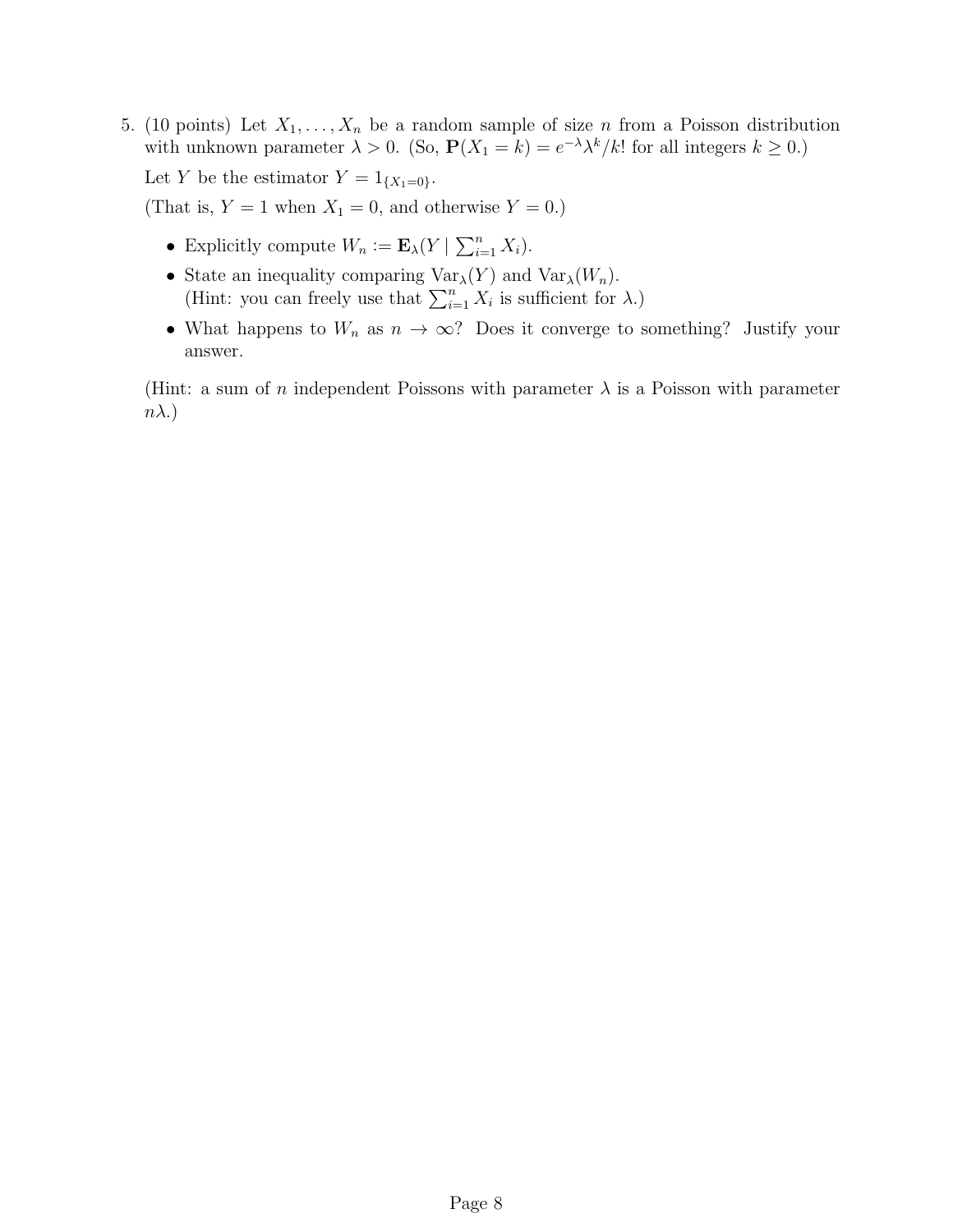<span id="page-8-0"></span>6. (10 points) Suppose  $X_1, X_2$  is a random sample from a Gaussian random variable X with unknown mean  $\mu_X \in \mathbf{R}$  and unknown variance  $\sigma^2 > 0$ . Suppose  $Y_1, Y_2$  is a random sample from a Gaussian random variable Y with unknown mean  $\mu_Y \in \mathbb{R}$  and unknown variance  $\sigma^2 > 0$ . Assume that  $X_1, X_2$  is independent of  $Y_1, Y_2$ , i.e. assume that  $X, Y$  are independent.

Suppose you find that  $X_1 = 1, X_2 = 3, Y_1 = 2$  and  $Y_2 = 4$ .

Explicitly construct a confidence interval of the form [a, b] for  $\mu_X - \mu_Y$ , so that

$$
\mathbf{P}\Big(a \le \mu_X - \mu_Y \le b\Big) = \frac{1}{2\sqrt{2}} \int_{-3}^3 \left(1 + \frac{s^2}{2}\right)^{-3/2} ds.
$$

Hint: Recall that Student's  $t$ -distribution with  $p$  degrees of freedom has density

$$
f_T(s) := \frac{\Gamma(\frac{p+1}{2})}{\sqrt{p}\sqrt{\pi}\Gamma(p/2)} \Big(1 + \frac{s^2}{p}\Big)^{-(p+1)/2}, \qquad \forall s \in \mathbf{R}.
$$

Hint:  $\Gamma(1/2) = \sqrt{\pi}$ ,  $\Gamma(1) = 1$ ,  $\Gamma(3/2) = \sqrt{\pi}/2$ ,  $\Gamma(2) = 1$ ,  $\Gamma(5/2) = 3\sqrt{\pi}/4$ ,  $\Gamma(3) = 2$ .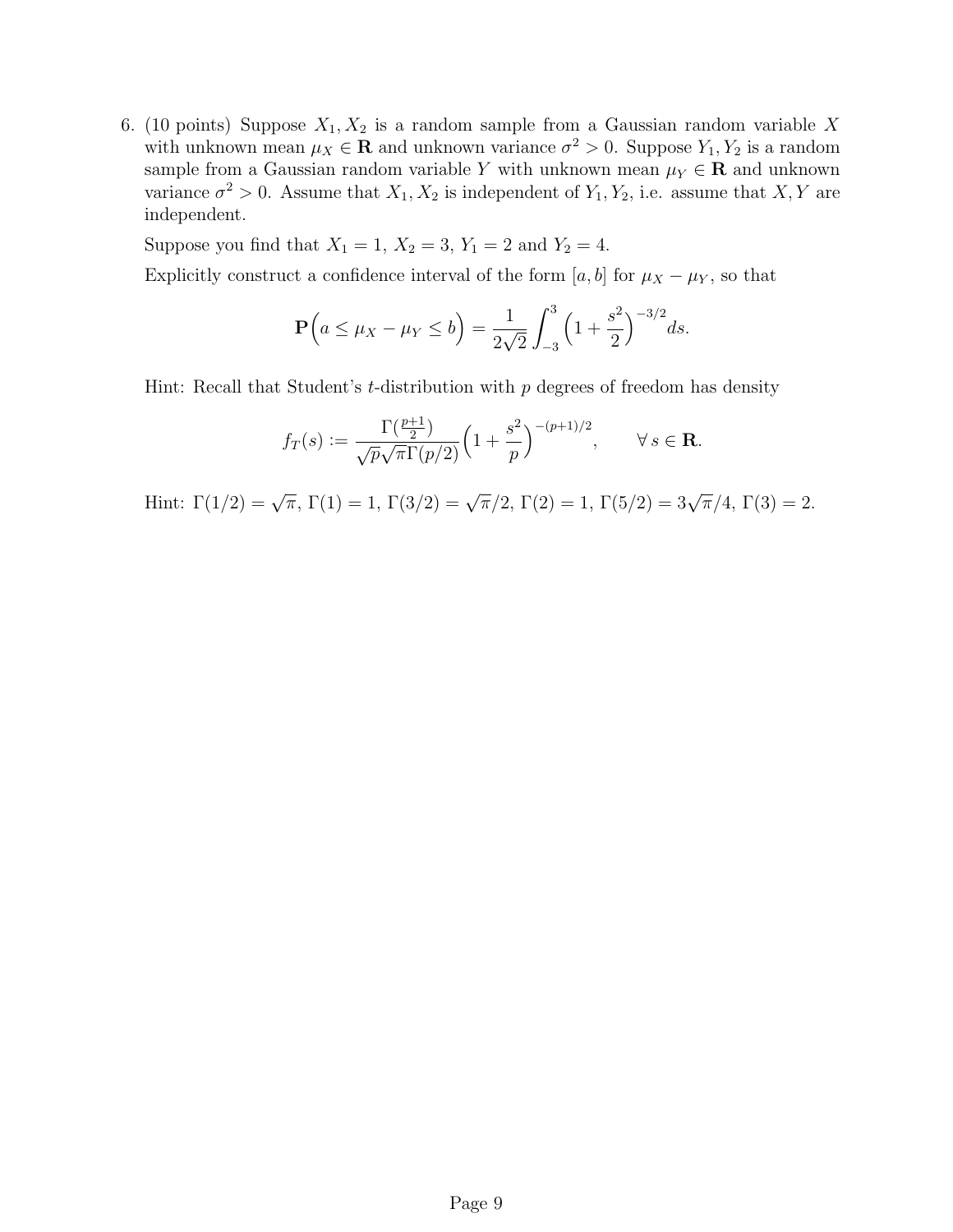<span id="page-9-0"></span>7. (10 points) Suppose you are given the following three data points in  $(x, y)$  coordinates:

$$
(x_1, y_1) = (-1, 0),
$$
  $(x_2, y_2) = (0, 0),$   $(x_3, y_3) = (0, 1).$ 

• Find the parabola of the form  $y = mx^2 + b$  that best fits these three points. That is, find  $m, b \in \mathbf{R}$  that minimizes the quantity.

$$
h(m, b) := \frac{1}{2} \sum_{i=1}^{3} (y_i - (mx_i^2 + b))^2.
$$

- Make sure to prove that the minimal  $m, b$  that you find actually minimizes  $h(m, b)$ .
- Finally, plot the points  $(x_1, y_1)$ ,  $(x_2, y_2)$ ,  $(x_3, y_3)$  along with the parabola  $y = mx^2 + b$ that best fits the points.

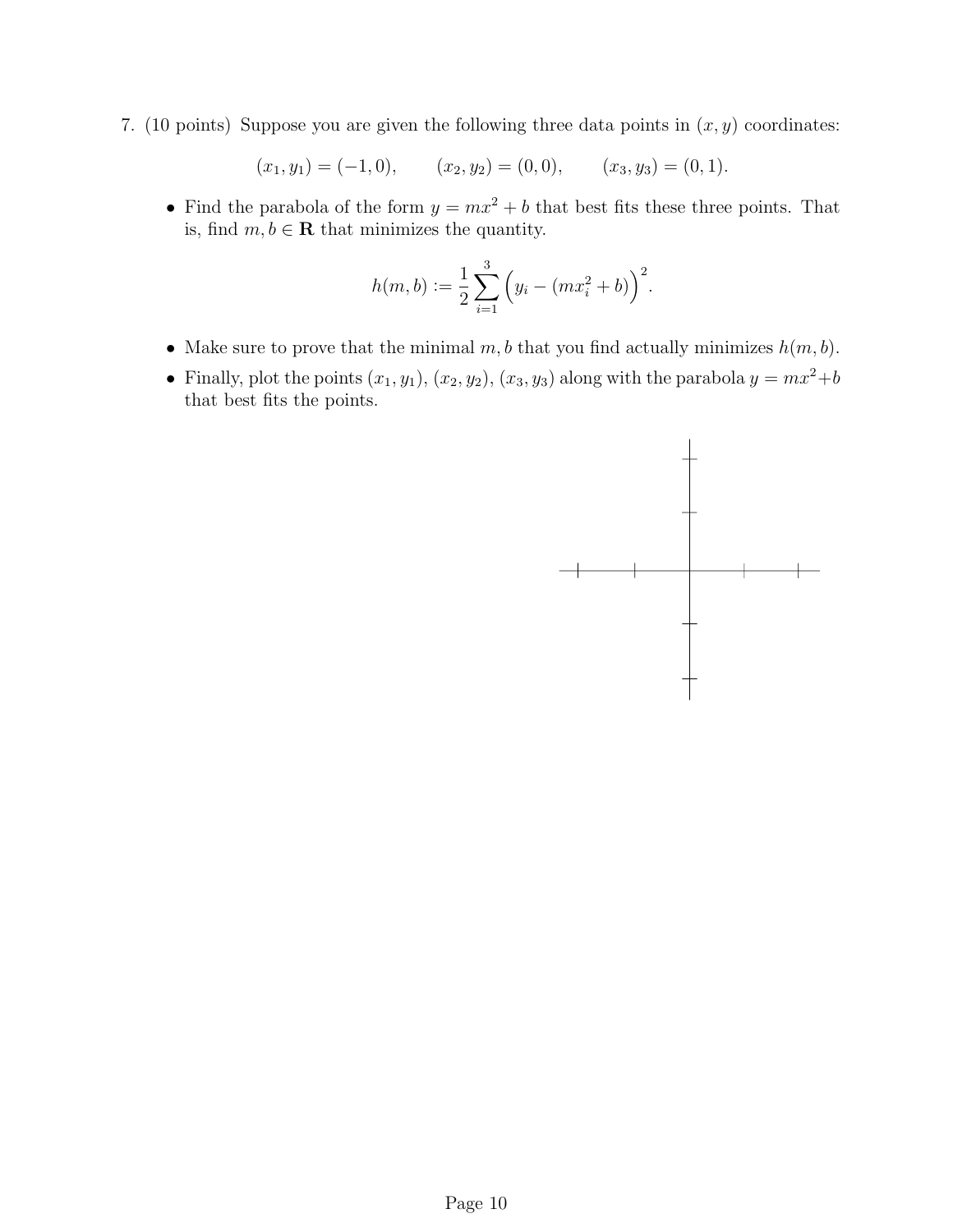<span id="page-10-0"></span>8. (10 points) Consider the following table with turkey data. We have 4 (vegetarian) turkeys, with various temperatures  $x$  (Fahrenheit), and the status  $y$  of each turkey is cooked (corresponding to a value of  $y = 1$ ) or not cooked (corresponding to a value of  $y = 0$ . Using logistic regression, we would like to find  $a, b \in \mathbf{R}$ , i.e. find a function

$$
h(ax + b)
$$

that best fits your data, where  $h(t) = 1/(1 + e^{-t})$  for all  $t \in \mathbb{R}$ .

That is, given a temperature x,  $h(ax+b)$  should be close to 1 when the turkey is cooked, and  $h(ax + b)$  should be close to 0 when the turkey is not cooked.

| Turkey |     | Temperature Done? Yes or no. |
|--------|-----|------------------------------|
|        | 150 | no                           |
|        | 155 | yes                          |
|        | 160 | no                           |
|        | 165 | ves                          |

- Describe in detail how you would find the  $a, b \in \mathbf{R}$  that best fit the data using a computer to do logistic regression.
- Make sure to justify why maximization procedure must have at most one global maximum (perhaps by using a result from the homework).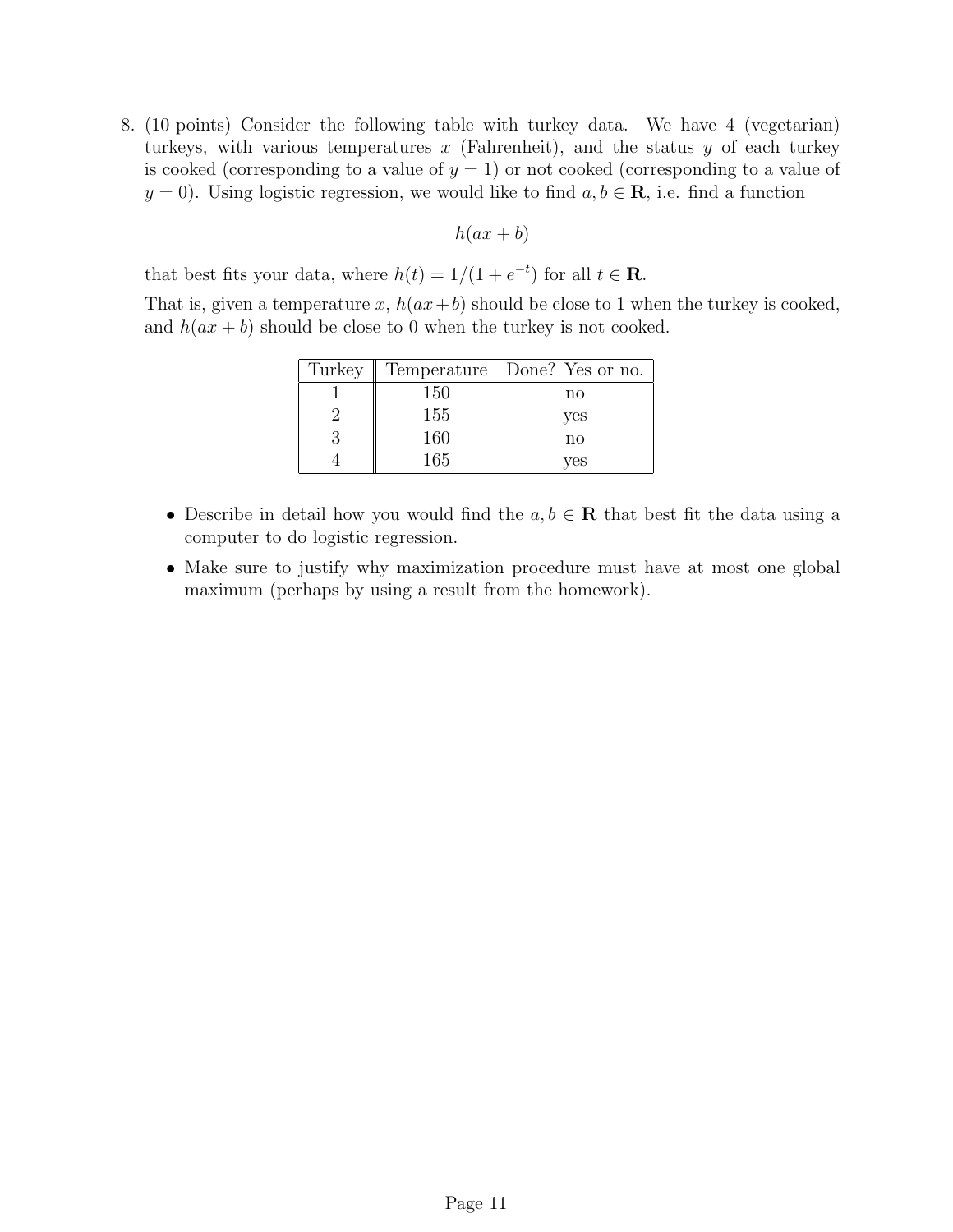(Scratch paper)